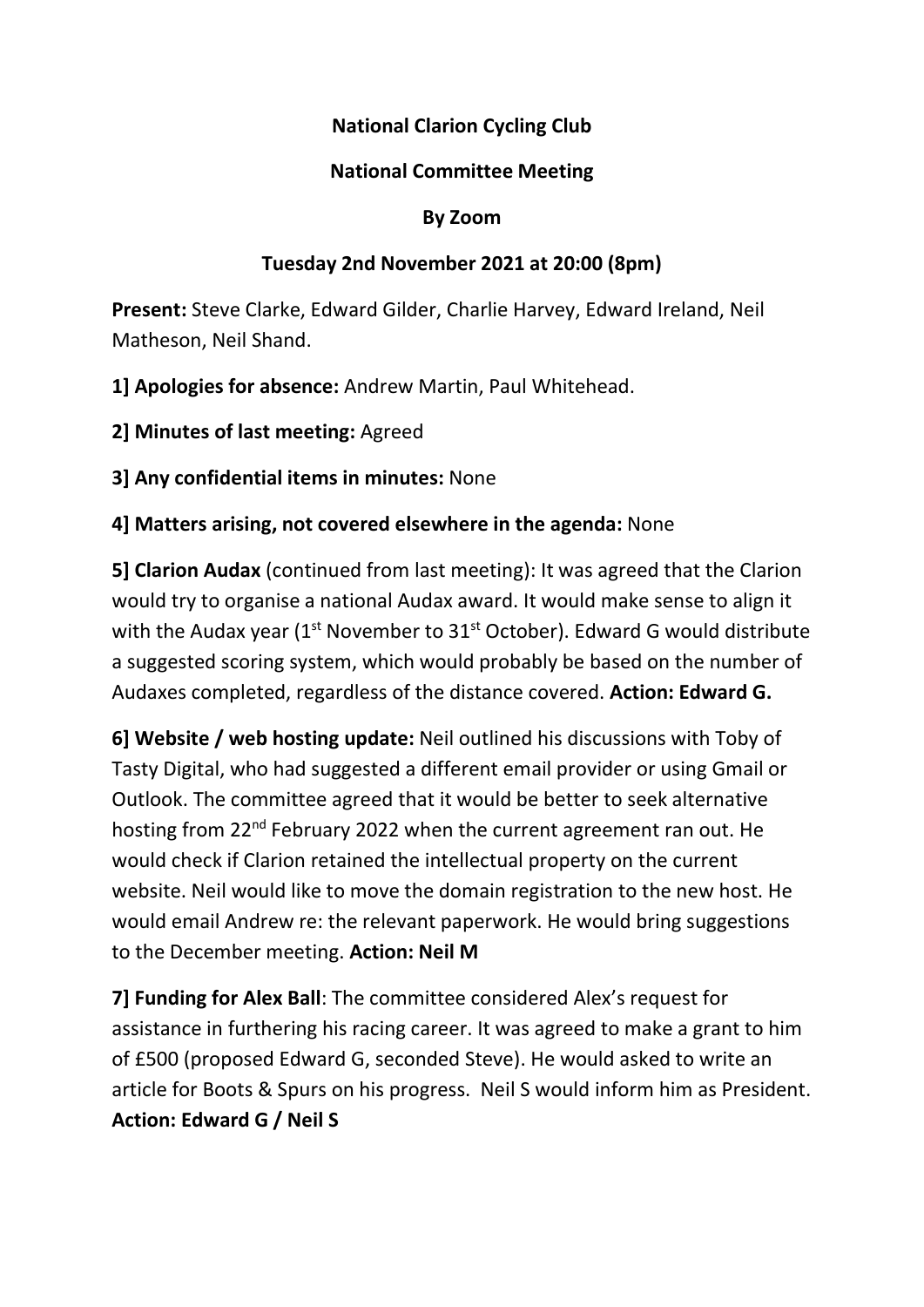8] Easter Meet 2022 and 2023: Edward G had spoken to Martin Hickman. We needed to send a deposit of £400 to the hotel. They would hold rooms until March. Edward G would speak with Martin about a programme. It was felt that the Annual Conference this year on Zoom had gone well. It was felt that it would be preferable to run it separately on Zoom from the Easter Meet. This would make it easier for sections distant from the meet venue to be represented. Edward G would consult members on this through Boots & Spurs Extra. Action: Edward G

9] Membership: Not taken in detail as Paul had had to give apologies for absence. It was noted that we had an increasing number of private members, possibly attracted by the Clarion's insurance cover. The new Dronfield section had about 16 members.

10] Collection of subscriptions: We were due a payment from Saddleworth. West Lothian were now paid up.

11] Boots & Spurs / Boots & Spurs Extra: All members should have now received it. Edward G was now gathering material for a new edition that he hoped would come out in February. He would be producing a B&S Extra re: Annual Conference.

12] Competitions and Events: Steve reported that Autumn Meet had gone well. 55 had signed up with 23 on the hill climb. There had been four different rides and a walk on the Saturday. The event had broken even. He had been unable to provide meet ribbons but had sold some merchandise. Future events included the N. Cheshire cyclo-cross, the Fenland Open 25 and the 2<sup>nd</sup> Broadland Weekend. He had sent to information he had on records to Joanna Cebrat.

13] Any campaigning news: Charlie had circulated Cycling UK's digest of campaigning news to the committee and was personally involved in a local campaign over the A1000 cycle route in Finchley.

# 14] AOB:

Steve asked about a reprint of "Fellowship Is Life" (FIL). Chris Goode had been given the copyright and hope to revise it but, at the moment, family commitments didn't allow him the time to do it. Edward G had 5 copies left